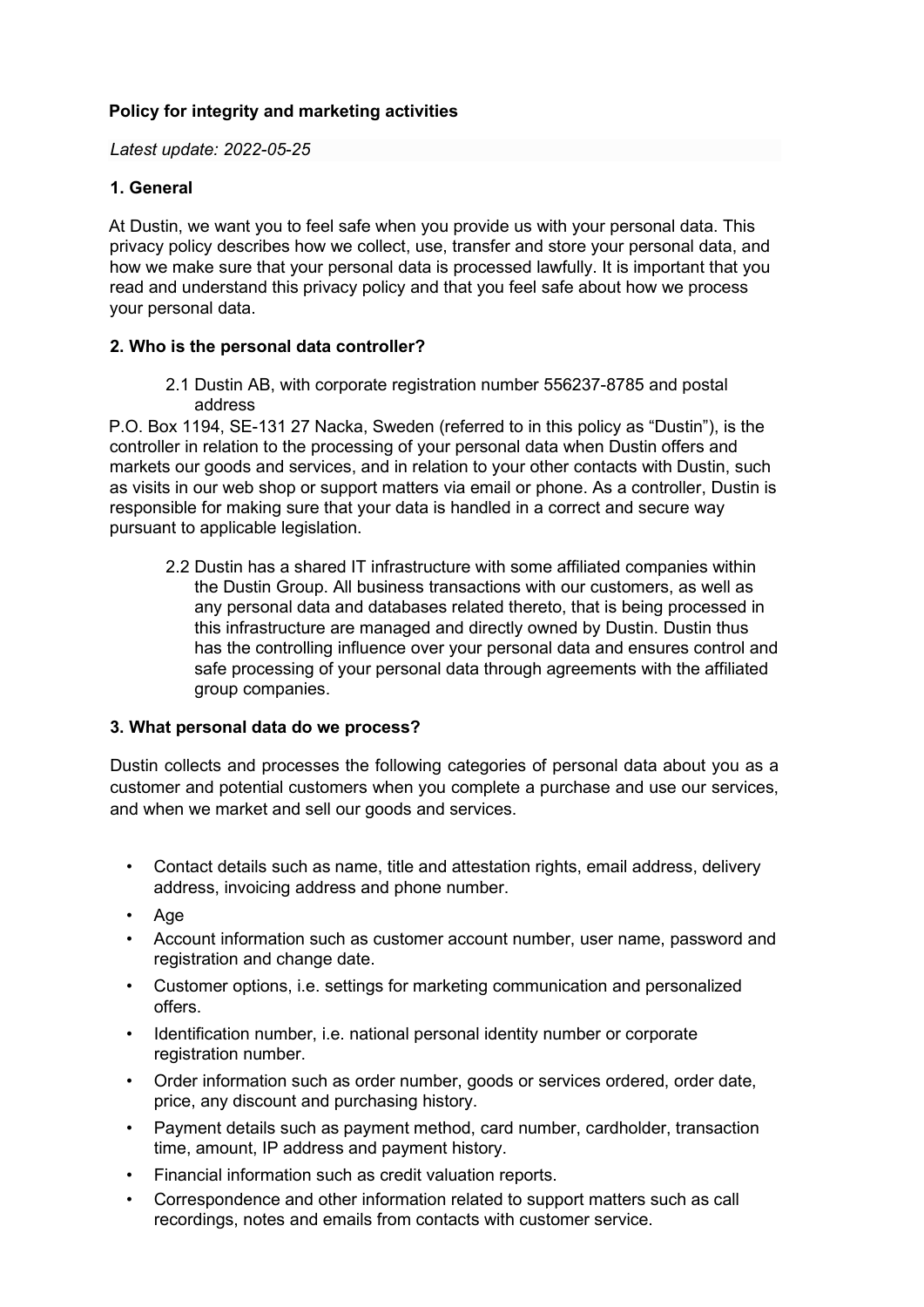- User-generated data about your interaction with Dustin's marketing communication and websites, e.g. IP address, device information (technical information about the computer, mobile phone and other devices you use, for example browser settings, time zone, operating system), location information, replies to questionnaires, and click and visit history that indicates which goods and offers you have shown interest for, how you interact with our newsletters, which of our events you have been registered for and attended, as well as results from market/customer satisfaction.
- Behavior and/or preferences such as event participation, customer experience reviews of Dustin and in-store interactions to evaluate crime suspicion.
- If you are entitled to any special offers or discounts through membership with unions or associations that have negotiated an agreement with Dustin for their members.
- Information provided in competition entries and registrations to and evaluations of events or other marketing activities, including information about your health such as details of allergies.
- Video surveillance recordings from our stores.

## **4. From which sources do we collect data about you as our customer?**

- 4.1 Dustin collects your personal data directly from you when you place an order, visit Dustin's website, attend our events, click on links in our digital marketing that has been sent to you, communicate with our customer service or contact Dustin and in any other way and provide information about yourself. Personal data is collected on these occasions to enable you to enter into agreement with Dustin and enable Dustin to offer its goods and services to you.
- 4.2 If you have a Dustin account, Dustin also collects personal data about you when you register for the account and during the period when you are an account holder, e.g. your purchase history, your behavior on Dustin's website, your customer options to receive marketing communication and which special offers you have shown interest in by visiting our web shop and reading or clicking on links in our digital send-outs.
- 4.3 In addition to the information that Dustin collects directly from you, we may also collect personal data about you from someone else, i.e. third parties. We obtain information from public registers through third-party services for updating addresses, to make sure that Dustin have correct contact details to you. We obtain information about your creditworthiness from credit agencies, public records or banks. In addition, we obtain information for marketing purposes from social media.
- 4.4 Dustin also collects certain personal data via cookies which log your website behavior and thus your web content preferences. You can read more about how we use cookies i[n](https://www.dustin.se/service/cookies) [Dustin's cookie policy.](https://www.dustin.se/service/cookies)

#### **5. Why do we process personal data about you?**

Dustin collects and processes personal data about you for various purposes. These purposes set the limit for our use of your personal data. Below, we explain the purposes of our processing and provide examples of processing activities that may take place under each purpose. Kindly note that some of your personal data may be processed for multiple purposes.

a) To manage orders and purchases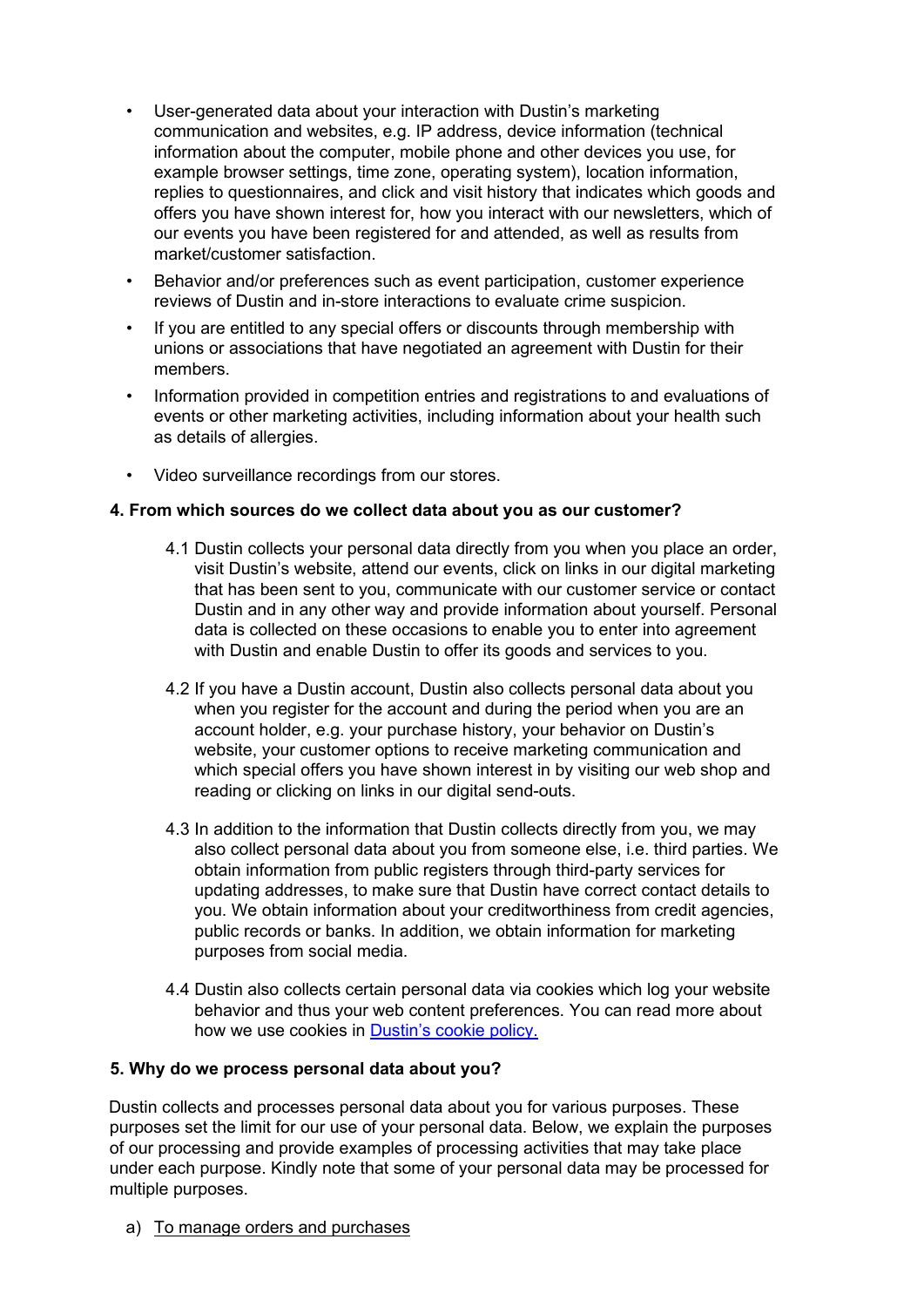Processing of personal data for this purpose includes activities to identify you, send order confirmations, assess which payment methods we can offer you (based on contact details, goods ordered, payment history and financial information) and manage payment transactions for ordered goods and services, deliver orders, send delivery notifications and handle complaints and warranty matters for purchased goods and services.

Our collection and processing of personal data to manage your orders and purchases is required to fulfill our obligations pursuant t[o](https://www.dustin.se/service/forsaljningsvillkor) [Dustin's general terms of sale.](https://www.dustin.se/service/forsaljningsvillkor) If the necessary data is not provided, we cannot fulfill our obligations, so we may cancel your order or purchase.

#### b) To provide and manage Dustin accounts

We process personal data for this purpose to, for example, provide you access to log in to the account, verify your identity, create your personal pages, maintain correct contact details, manage your settings for marketing communication and personalized offers, facilitate your shopping in our web shop by means of pre-entered data and saved digital shopping baskets, facilitate your handling of cases and complaints, and allow you to monitor your order and payment history.

Read more about registering for a Dustin account in the [Terms and Conditions for the](https://www.dustin.se/service/dustinkonto/)  [Dustin Account.](https://www.dustin.se/service/dustinkonto/) Our collection and processing of personal data to provide and manage your Dustin account is required to fulfill our obligations pursuant to the Terms and Conditions for the Dustin Account. If the necessary data is not provided, we cannot fulfill our obligations so we may decline your registration or terminate the Dustin account.

c) To provide personalized information and offers and a personal experience of our web shop to you with a Dustin account

We at Dustin want you to have the best possible experience when you visit our website and when we communicate with you. Therefore, we process personal data for this purpose in order to improve your user experience as to create, offer and provide you with personalized content in our communication and marketing via mail, email, social media, text message/MMS and phone with tailored offers, recommendations, invitations to events and other information that we believe is relevant to you, and to remind you of any abandoned digital shopping cart. To enable this, analyses are carried out on the data collected by Dustin, e.g. age, place of residence, order history and user-generated data.

Read more about how we personalize our offers and communication to your personal aspects and how you can decline personalized offers in th[e](https://www.dustin.se/service/dustinkonto/) [Terms and Conditions for](https://www.dustin.se/service/dustinkonto/)  [the Dustin Account.](https://www.dustin.se/service/dustinkonto/) Our collection of personal data for this purpose is required to fulfill our obligations pursuant to these terms and conditions. If the necessary data is not provided, we cannot fulfill our obligations, so we will restrict discounts and other benefits associated with your account.

d) To provide personalized information and offers and a personal experience when we communicate with you who do not have a Dustin account but have signed up for an event, competition and/or other marketing activities

At Dustin, we want you to have the best possible experience when you visit our website and when we communicate with you. Therefore, we process personal data for this purpose in order to improve your user experience as to create, offer and provide you with personalized content in our communication and marketing via mail, email, social media, text message/MMS and phone with tailored offers, recommendations, invitations to events and other information that we believe is relevant to you. To enable this, analyses are carried out on the data collected by Dustin, e.g. age, place of residence, order history and user-generated data.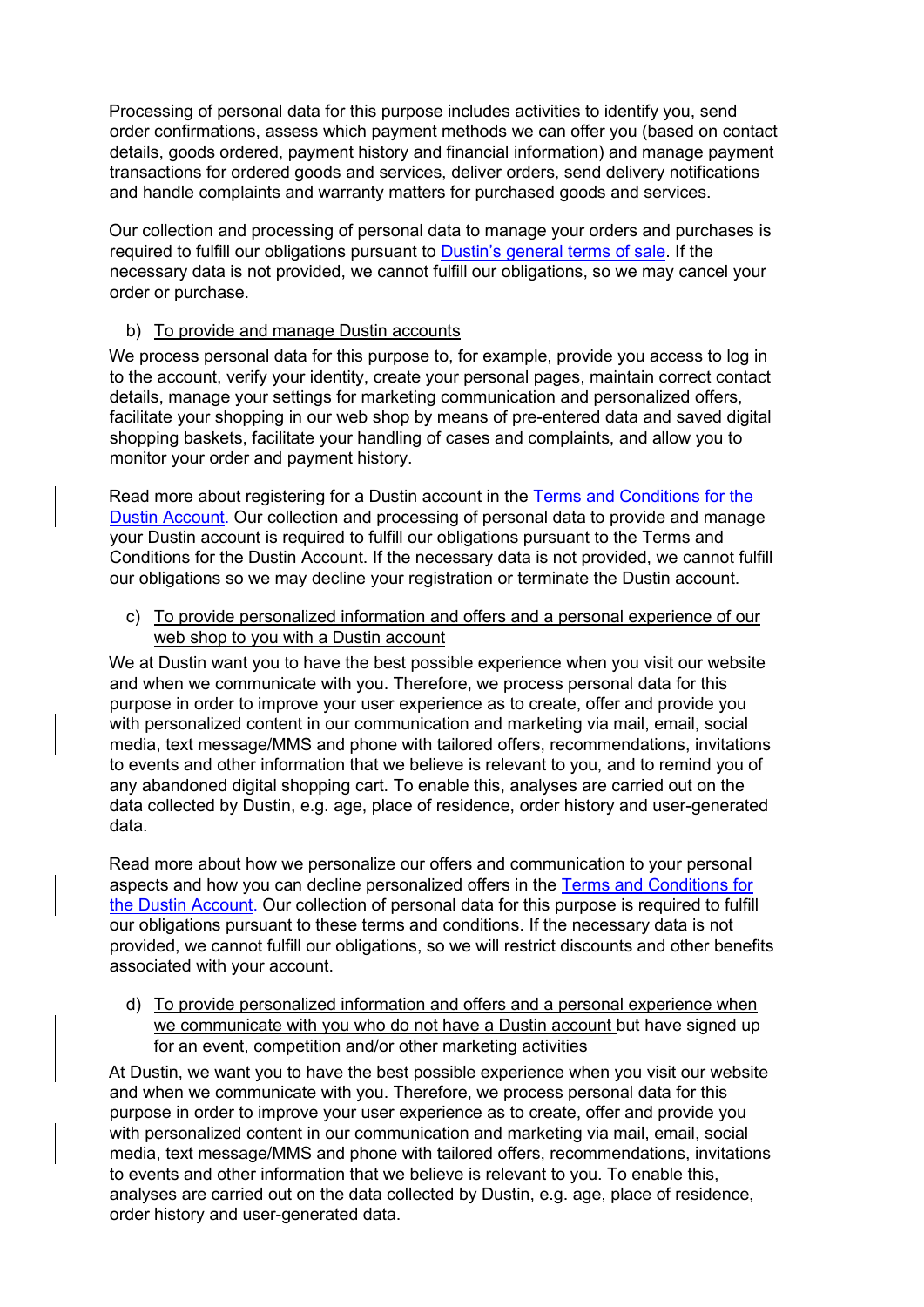Read more about how we personalize our offers and communication to your personal aspects and how you can decline personalized offers [here.](#page-13-0) Our collection of personal data for this purpose is based on your consent. The consent can be withdrawn at any time by contacting us at **consent@dustingroup.com**.

## e) To market and provide other information about goods and services

We process personal data for this purpose to market and inform you about goods, services and offers from the Dustin Group via mail, email, social media, text message/MMS and phone, as well as to present recommended goods and services, remind you about abandoned digital shopping cart and to invite you to events, competitions and market/customer satisfaction surveys.

If you have a Dustin account, you can find out more about our marketing communication in th[e](https://www.dustin.se/service/dustinkonto/) [Terms and Conditions for the Dustin Account.](https://www.dustin.se/service/dustinkonto/) 

#### f) To coordinate and administrate participation in events, competitions and other marketing activities

Processing of personal data for this purpose includes measures to, for example, identify attendants, communicate with competition participants as well as elect winners and deliver prizes, verify participants' age, and communicate with attendants before and after an event (e.g. confirmation of registration, reminders and evaluations). Note that information about your participation in any event is included in the category of usergenerated data, which is processed for other purposes.

#### g) To manage matters for Dustin's customer service or other support functions

Processing of personal data for this purpose includes Dustin's activities to, for example, communicate, verify customer's identity, investigate complaints and other support matters, reply to questions received by customer service or other support functions via email, phone or digital channels, rectify incorrect data, provide technical support and attend to the customer relationship.

## h) To fulfill legal obligations required of the Dustin Group

Personal data is processed for this purpose in order for the Dustin Group to fulfill legal obligations pursuant to laws and regulations, court judgements, and governmental decisions. Examples of such obligations include product liability and product safety, such as communication and information about product alerts and product recalls (e.g. in the event of defects or products that are harmful to your health) and archiving requirements under applicable Accounting Act. If the necessary data that Dustin collects for this purpose is not provided, we cannot fulfill our legal obligations, so we may cancel your order, purchase or other activity that gives rise to our legal obligations.

- i) To counter misuse of Dustin's accounts and to prevent and investigate suspicion of theft and fraud as well as to establish, exercise or defend legal claims Personal data is processed for this purpose to, for example, avoid improper use of Dustin accounts and prevent and investigate suspicions of theft and fraud. So, we have video surveillance in our physical stores. We also perform fraud screenings when you place an order on the invoice where we analyze the ordered goods, delivery address, value of the goods, etc. Typical fraud behavior is flagged and followed up by manual assessment to investigate and evaluate any risk of attempted fraud. Suspicion of crime and attempted crime may be reported to the police.
- j) To evaluate, develop and improve Dustin Group's services, goods and systems for our customers in general

Processing of personal data for this purpose includes activities to, for example, make our web shop and other services more user-friendly, develop or highlight digital functions, improve our customer offering (e.g. development of goods and services),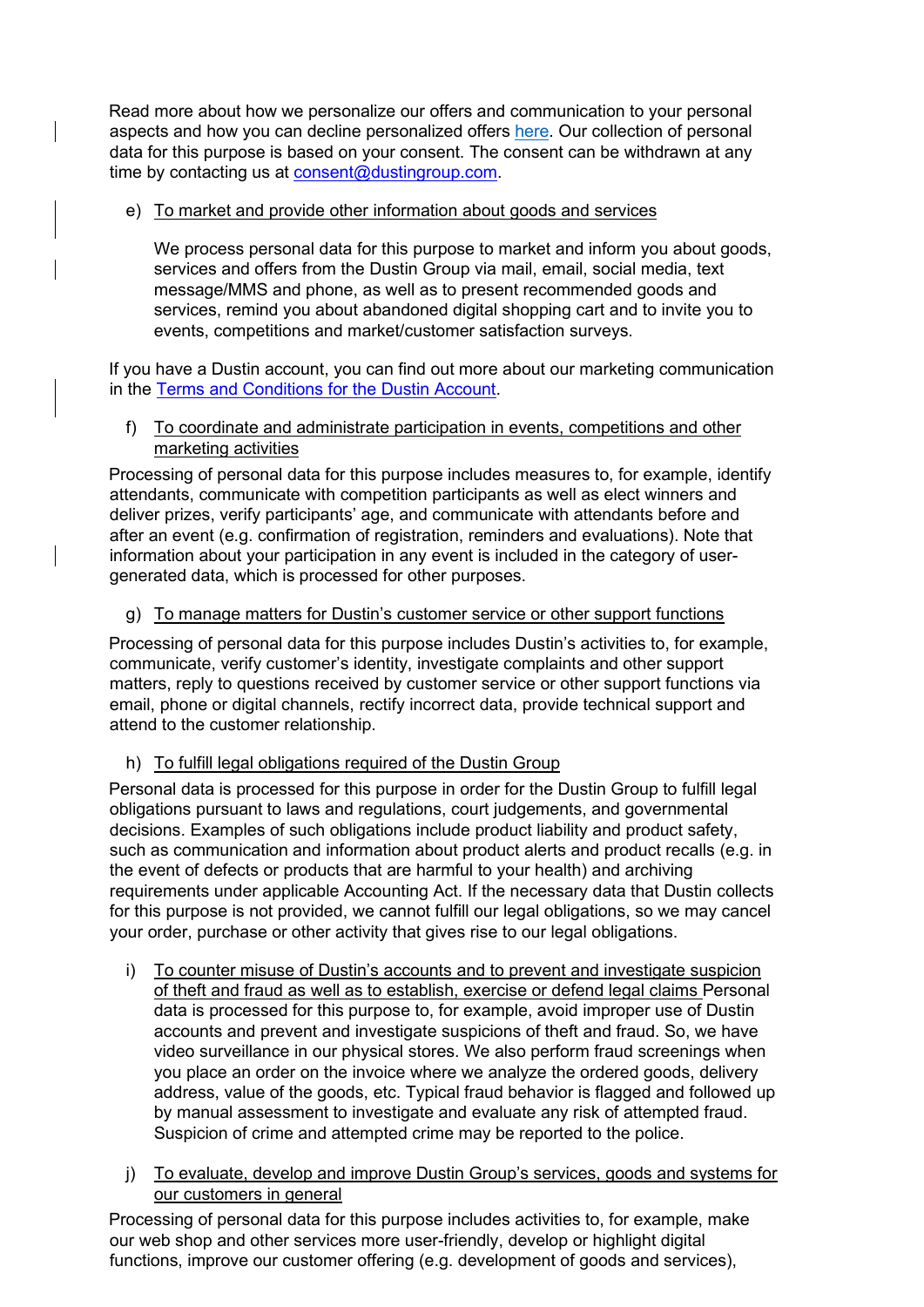produce data to improve the flows of goods and logistics (e.g. to forecast purchases, stock and deliveries), develop and improve the company's product range and resource efficiency, improve our IT systems, generate statistics for market and customer analyses, business follow-up and business and method development related to orders and purchases, automatic archiving of behavior that may need to be examined for security reasons, and provide customers with the opportunity to influence Dustin's product range. To fulfill this purpose, Dustin also performs general analyses in aggregated form, i.e. not at individual level, relating to, for example, click and visit behavior, device information, order history, geographical location and feedback from individual customers.

## **6. What are the legal bases for our processing of your personal data?**

For Dustin to lawfully collect and process your data, we must have a legal basis for each purpose for which the data is processed. The legal bases for our processing purposes are described in this section. Kindly note that several legal bases may be applicable to the same processing activity.

#### a) Legal obligation

This basis signifies that our processing is necessary for compliance with a legal obligation that is required of Dustin, for example to record payment details in order to fulfill the legal obligations under applicable Accounting Act.

#### b) Contractual obligations

This basis represents that our processing is necessary for either the performance of a contract to which you as a customer is party or to take steps prior to entering into a contract at a later stage. If you have a Dustin account, you have entered into a contract with Dustin by accepting the [Terms and Conditions for the Dustin Account,](https://www.dustin.se/service/dustinkonto/) with sets the limits for our processing of your personal data to provide, manage and administrate our services associated with the Dustin account, e.g. analysis of your personal aspects to provide personalized offers. When placing an order or making a purchase, we process your data to fulfill obligations in accordance with Dustin's general terms and conditions of sale. It may then be necessary for Dustin to, for example, register your contact details so that we can fulfill our obligation to deliver the goods or services, and request a credit valuation report if you choose invoice as a payment method so we can confirm your creditworthiness.

#### c) Legitimate interests

This basis express that our processing is based on a so-called balancing of legitimate interests, meaning that the processing is necessary based on our assessment that Dustin has a legitimate interest in processing your personal data which is not overridden by your interest not to have your personal data processed. On this basis, we process your personal data to, for example, avoid improper use of any Dustin account and to avoid, prevent and investigate crime in our business operations. If we believe that a crime or an attempted crime has been committed and we submit a report to the police, Dustin will also continue to process your personal data to establish, exercise or defend legal claims.

#### d) Consent

This legal ground means that we process your personal data when you have given us your consent to our processing. For example Dustin obtains your explicit consent prior to processing personal data regarding allergies when ordering food to an event. You have the right to withdrawal of your consent. A withdrawal of consent does not interfere with the lawfulness of processing your personal data with your consent prior to the withdrawal.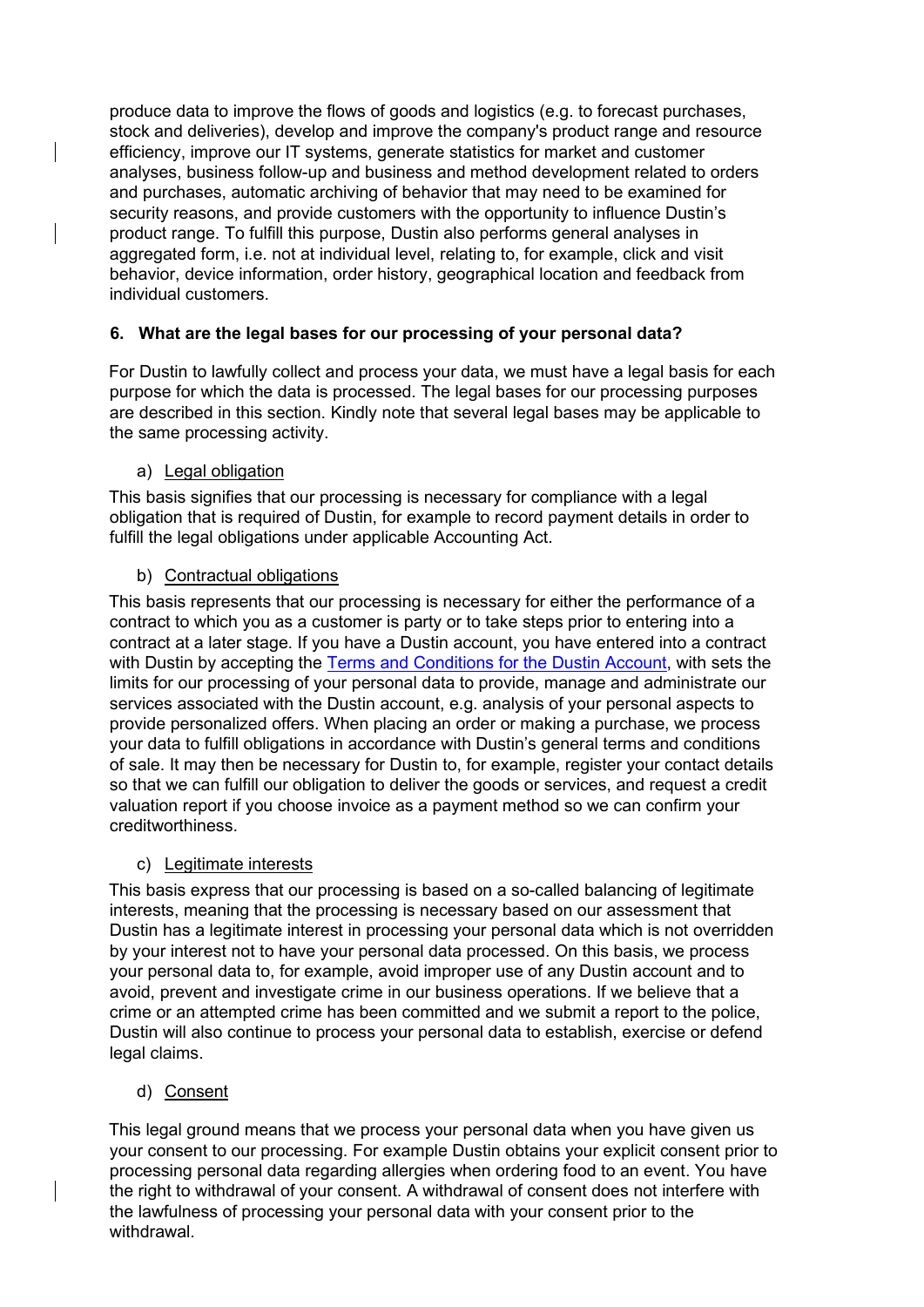#### **7. For how long do we retain your personal data?**

7.1 Dustin will store your personal data for as long as necessary to fulfill the purposes for which the data is being processed. So, the retention period depends on the purpose for which the data is being processed. Dustin may also store data for a longer period if it is necessary to establish, exercise or defend a legal claim, e.g. if there is an on-going dispute or a crime has been reported to the police. We perform regular disposals and erase personal data that is no longer necessary to process.

7.2 Dustin stores personal data related with your Dustin account for as long as you are active by interacting with Dustin in various ways. If you have been inactive for a certain period, the Dustin account will be automatically terminated and the personal data we have collected and processed to provide the Dustin account and the services associated with the account will be erased. Read out more about this and how we define inactive customers in the [Terms and](https://www.dustin.se/service/dustinkonto/)  [Conditions for the Dustin Account.](https://www.dustin.se/service/dustinkonto/) 

#### **8. With whom do we share your personal data?**

8.1 Dustin may share your data with other companies to provide you with our offers, goods and services. The recipients of your personal data may be either processors to Dustin, i.e. companies that process your data on our behalf and in accordance with our instructions, or independent controllers, i.e. companies that are independently responsible for the processing of your data as they have a direct relation with you as a customer, for example Klarna.

8.2 Dustin may also share your data with governmental authorities if necessary to comply with laws, regulations or governmental decision, or for Dustin to establish, exercise or defend legal claims.

8.3 Depending on how you have interacted with Dustin, e.g. whether you are a Dustin account holder or if you receive marketing communication, Dustin may share your personal data to the following recipients:

- Other companies within the Dustin Group acting as processors on behalf of Dustin to fulfill the various purposes set out in this policy. The legal bases for transfer to affiliated companies of the Dustin Group are the same as for our own processing.
- Companies that provide information from the national population register or other public records to ensure that we have correct contact details to you, so we can process your orders and purchases as well as your Dustin account and services associated with your account. The personal data transferred includes identity numbers and contact details and the transfers are made due to our contractual obligations to you as the legal basis.
- Analysis and marketing companies that provide services such as automated marketing tools, analyses, communication, printing and distribution to you who have a Dustin account and/or have signed up for an event, competition and/or other marketing activities. These recipients assist Dustin in analysing your data as well as marketing and informing you about the goods and services offered by Dustin. The personal data transferred includes contact details, account information, customer options, order information and user-generated data. The transfers are made on the legal basis legitimate interest as well as contractual obligations to you as a Dustin account holder.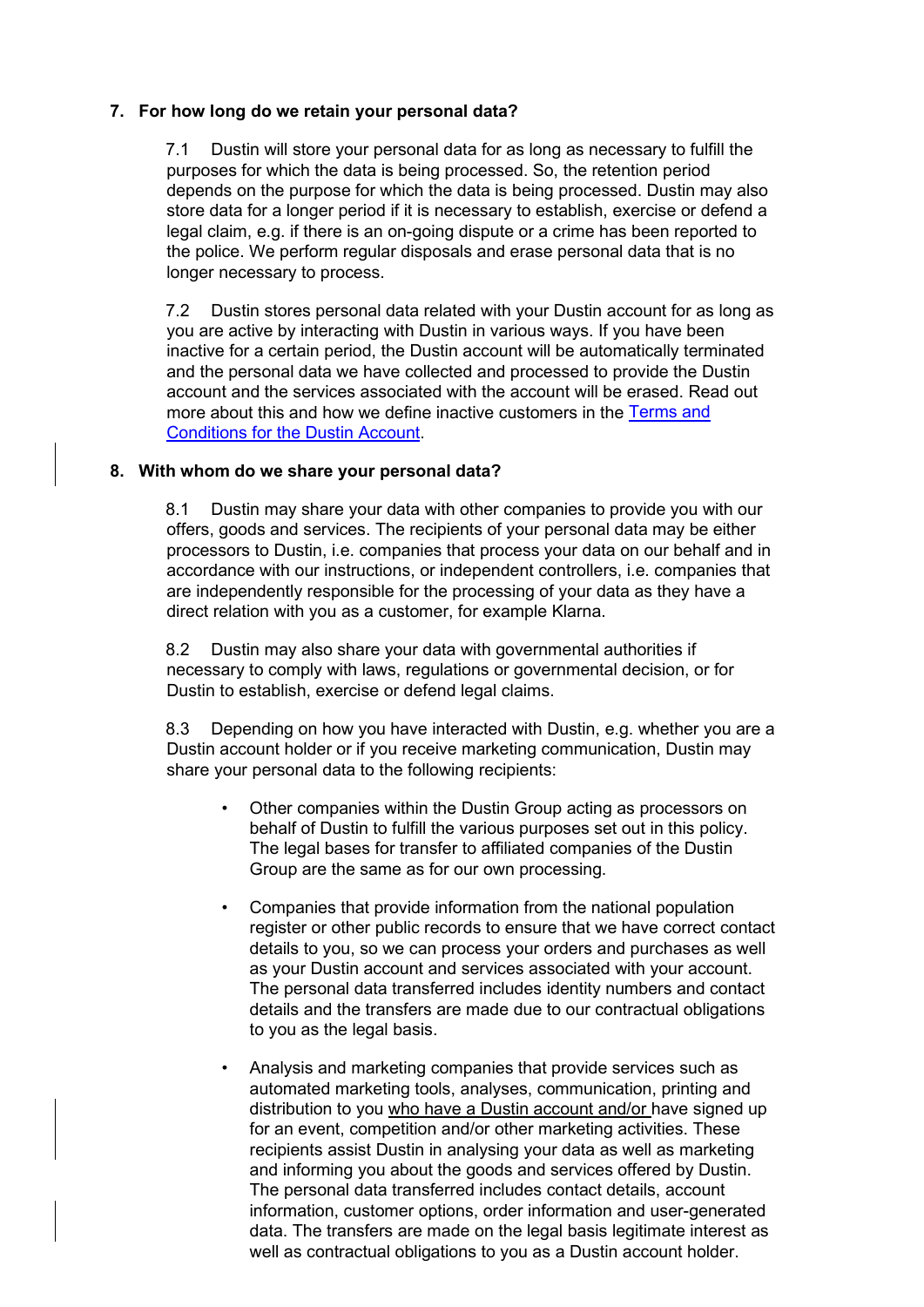• Governmental authorities such as the police or the national tax agency, to which we are obliged to transfer your personal data either pursuant to legal requirements or governmental decisions or because of reporting suspected crime or attempted crime. The categories of data transferred are contact details, identity numbers, account information, order information, payment details, user-generated data and video surveillance recordings. The transfers are made due to Dustin's legal obligations or to establish, exercise or defend legal claims.

8.4 If you place an order with or make a purchase from Dustin, we may also share your personal data to the following recipients to manage your order and purchase based on our contractual obligations towards you as the legal basis:

- Suppliers, manufacturers, distributors and subcontractors of goods and services offered by Dustin that, for example, provide the goods and services and help us with support services such as the maintenance, repair and scrapping of returned goods. The personal data transferred is contact details and order information.
- Logistic companies and freight carriers that provide us with transport services so we can deliver our goods and services to you. We transfer contact details and order information to these recipients.
- Insurers which provide insurances for some of our goods and services. Personal data transferred when you purchase insurance is contact details and order information.
- Business partners and suppliers of payment solutions, e.g. card issuers, banks, credit institutions and other financial actors, which ensure that you can make payments and offer you different financing solutions. The personal data transferred is contact details, identity numbers and payment details.
- Credit rating institutions, credit agencies or banks that provide us with information so we can assess your creditworthiness, e.g. credit reports, when you apply for invoicing in relation to managing your orders and purchases. The personal data transferred is identity numbers.
- Companies that provide financial services such as ledger for accounts payable and receivable or debt collection to ensure that Dustin receives payment for delivered goods and services when managing your orders and purchases. The personal data disclosed is of contact details, identity numbers, order information and payment details.

#### **9. Where do we store your personal data?**

Dustin will primarily process your data within the EU/EEA. But we may also transfer your personal data to a country outside the EU/EEA if we need to share your data with Dustin's suppliers or business partners that are outside or store personal data in a country outside the EU/EEA. If your personal data is transferred to a country outside the EU/EEA, Dustin will take the necessary measures in order to transfer the personal data legally by ensure that your personal data is processed securely and with an adequate level of protection that is comparable with the protection offered within the EU/EEA, for example by creating an agreement with the recipient that includes the EU Commission's standard contract clauses.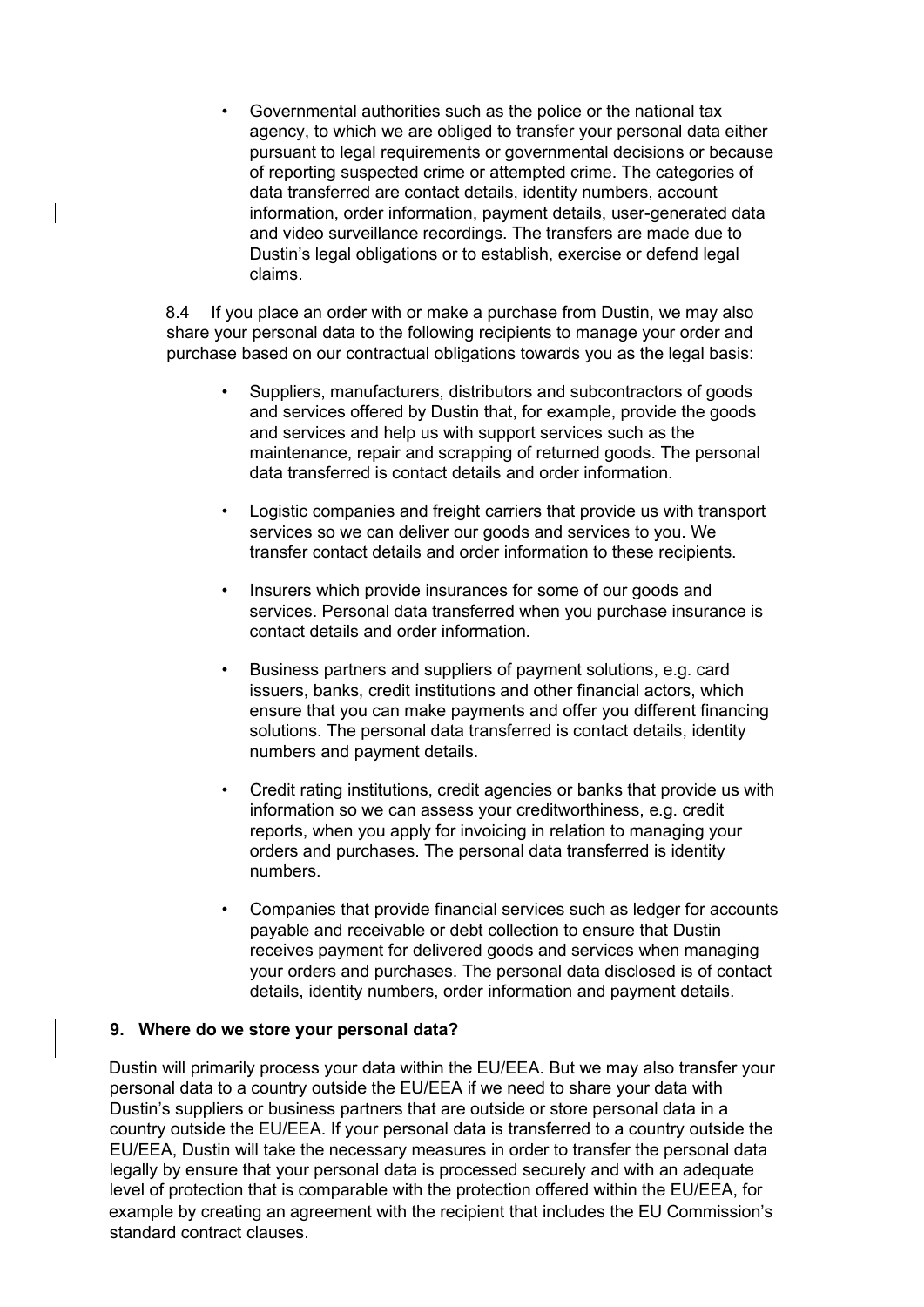## **10. What are your rights as a registered customer?**

10.1 Dustin is responsible for ensuring that your personal data is processed in accordance with current legislation. This section describes your rights associated with our processing of your personal data. At your request or on our own initiative we will rectify, anonymize, erase or supplement data that is discovered to be incorrect, incomplete or misleading. If you have any questions about this or wish to exercise a right, please contact us via the contact details at the end of this policy.

## a) Right to access your personal data

At Dustin, we hope to be open about how we process your personal data. If you would like an insight into our processing of data about you, you have the right to request information about the processing activity, including a copy of your personal data being processed, what is referred to as a register extract. This includes information about purpose, categories of personal data, categories of recipients of personal data, storage period or criteria for how the storage period is defined, information about where data has been collected from and the existence of automated decision-making, including information about the logic behind and the significance of the processing activity. Please note that when there is a request for access, we may ask for additional data about you to ensure that we are disclosing the data to the correct person and to clarify which data you wish to access. The register extract is free of charge, although in the event of repeated requests Dustin has the right to charge an administrative fee of SEK 100.

## b) Right to rectification of your personal data

It is very important to Dustin to collect accurate and updated personal data. If we have collected incorrect personal data from you, you have the right to request that it be rectified. You also have the right to supplement any incomplete personal data, e.g. if we have the correct street address but do not have the house number. At your request, we will rectify the incorrect or incomplete data we are processing about you as quickly as possible.

#### c) Right to erase your personal data

We respect that the personal data we are processing has been borrowed from you. You therefore have the right to request that Dustin erase your personal data if the data has been processed in an illegal way, must be erased to fulfill a legal obligation to which Dustin is subject, is no longer necessary for the purposes for which it has been processed or when you object to a balancing of legitimate interest performed by Dustin and there is no legitimate interest for Dustin or a third party that carries great weight (see section f) below for information about the right to object). We are, however, not always able to approve your request as there may be reasons that give us the right to process data, e.g. if the personal data is being processed to fulfill a legal obligation as the legal basis, such as a requirement of the applicable Accounting Act, or if the data is necessary to confirm, submit or defend legal claims.

#### d) Right to data portability

You have the right to a copy of your personal data in a structured format and in certain cases to have the data transferred to another controller. This right, however, only relates to data that you yourself submitted to Dustin and that we are processing with the support of your consent or a contractual obligation towards you as legal basis.

## e) Right to restriction of processing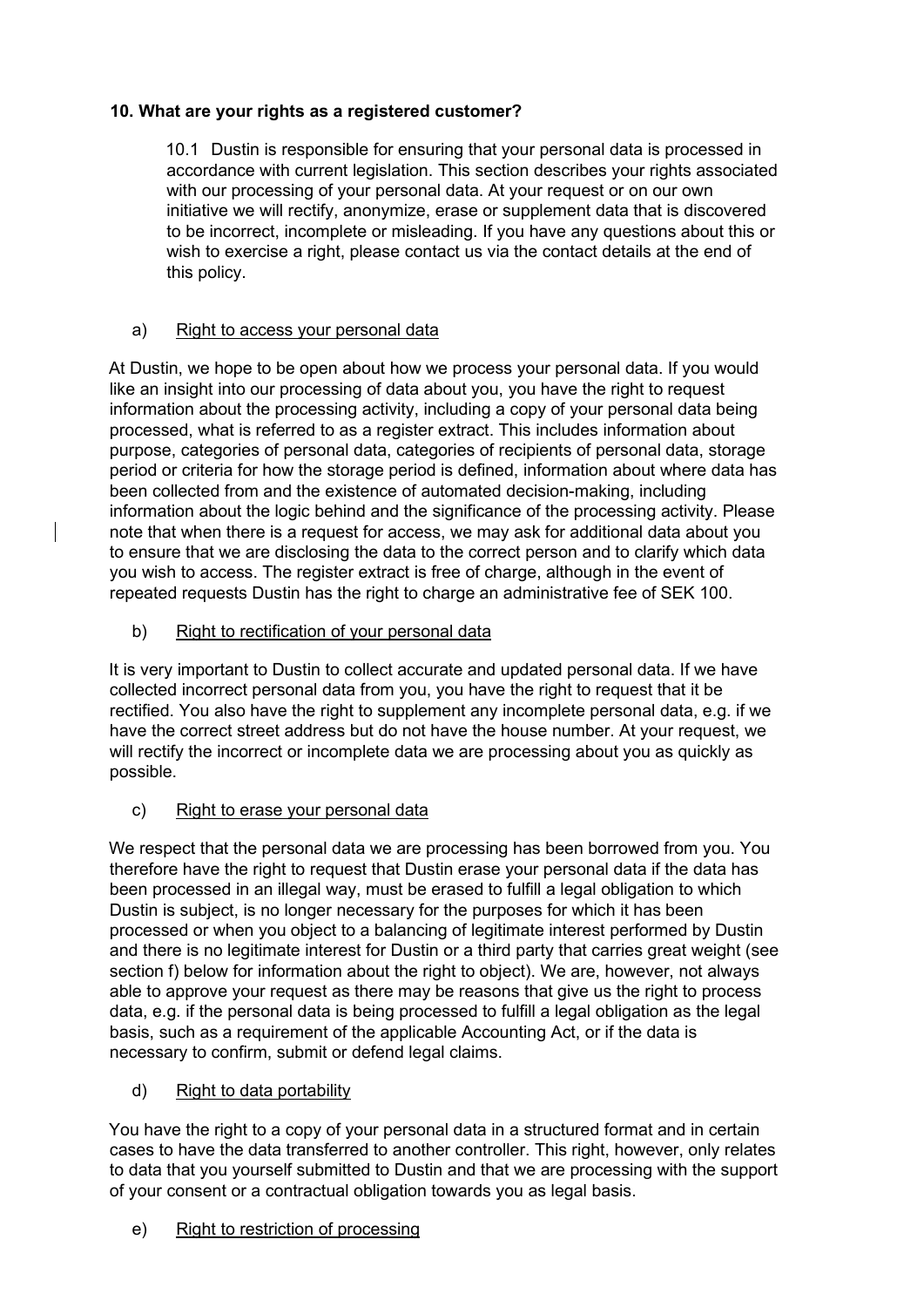You have the right to request that our processing of your personal data be restricted in certain situations, which means that the data may only be processed for certain purposes. You can, for example, request a restriction of incorrect data when you have requested rectification. During the period when Dustin is investigating the correctness of the data, the processing of it will be restricted. In case of restriction of processing, personal data should only be processed, except for storage, when the following applies:

- i. The data subject has given consent to processing
- ii. Dustin needs to exercise or protect themselves against a legal claim
- iii. To protect the rights and freedoms of another data subject or legal person
- iv. For the public interest of the European Union or Member state
	- f) Right to object to a certain kind of processing

When Dustin processes your personal data based on a balancing of legitimate interest as legal basis or for direct marketing, you have the right to object to our processing activity. An objection to Dustin's balancing of interest can be submitted when you have personal reasons that relate to the situation. In the event of such an objection, Dustin assesses whether our legitimate reasons for processing that carry more weight than your interest in protecting your privacy. If this is the case, Dustin may continue to process your personal data even though you have objected to the processing activity.

You can submit an objection to direct marketing and analyses performed for direct marketing purposes without having to state a reason. You control this yourself through the settings on My Pages within your Dustin Account, where you select whether you want to receive marketing communication and personalized offers. You are also given the opportunity to decline marketing in every single digital mailing. If you object to direct marketing, we will cease with the processing of your personal data for that purpose as well as all kinds of direct marketing measures such as sending newsletters and special offers. If you only decline personalized offers, marketing communication to you will be general, as we find it difficult to assess which kind of marketing is relevant for you if we are unable to analyze your personal characteristics. Find out more about how we adapt our special offers and communication according to your personal characteristics and how you can object to such processing under the [Terms and Conditions for the Dustin](https://www.dustin.se/service/dustinkonto/)  [Account.](https://www.dustin.se/service/dustinkonto/) 

10.2 If you believe that we are processing your personal data in an incorrect way, you are welcome to contact us. Our contact details can be found at the end of this policy. You also have the right to submit any complaints regarding the processing of your personal data [to](https://www.imy.se/) [Integritetsskyddsmyndigheten \(IMY\)](https://www.imy.se/en/)[,](https://www.imy.se/) which is the supervisory authority responsible for the processing of personal data in Sweden.

#### **11. How do we keep your personal data secure?**

You should always feel safe when you provide us with your personal data. Therefore, Dustin has taken appropriate technical and organizational security measures in order to protect your personal data against unlawful or accidental disclosure, use, access, destruction, alteration or harm to your personal data. For example, all customer data is stored in a database protected by firewall and access control so only employees within the Dustin Group who need access to your personal data to perform specific tasks have such access.

#### **12. Overview of our personal data processing**

Below is a table of our personal data processing activities in order to provide you with a clear overview of which personal data categories we process for our various purposes,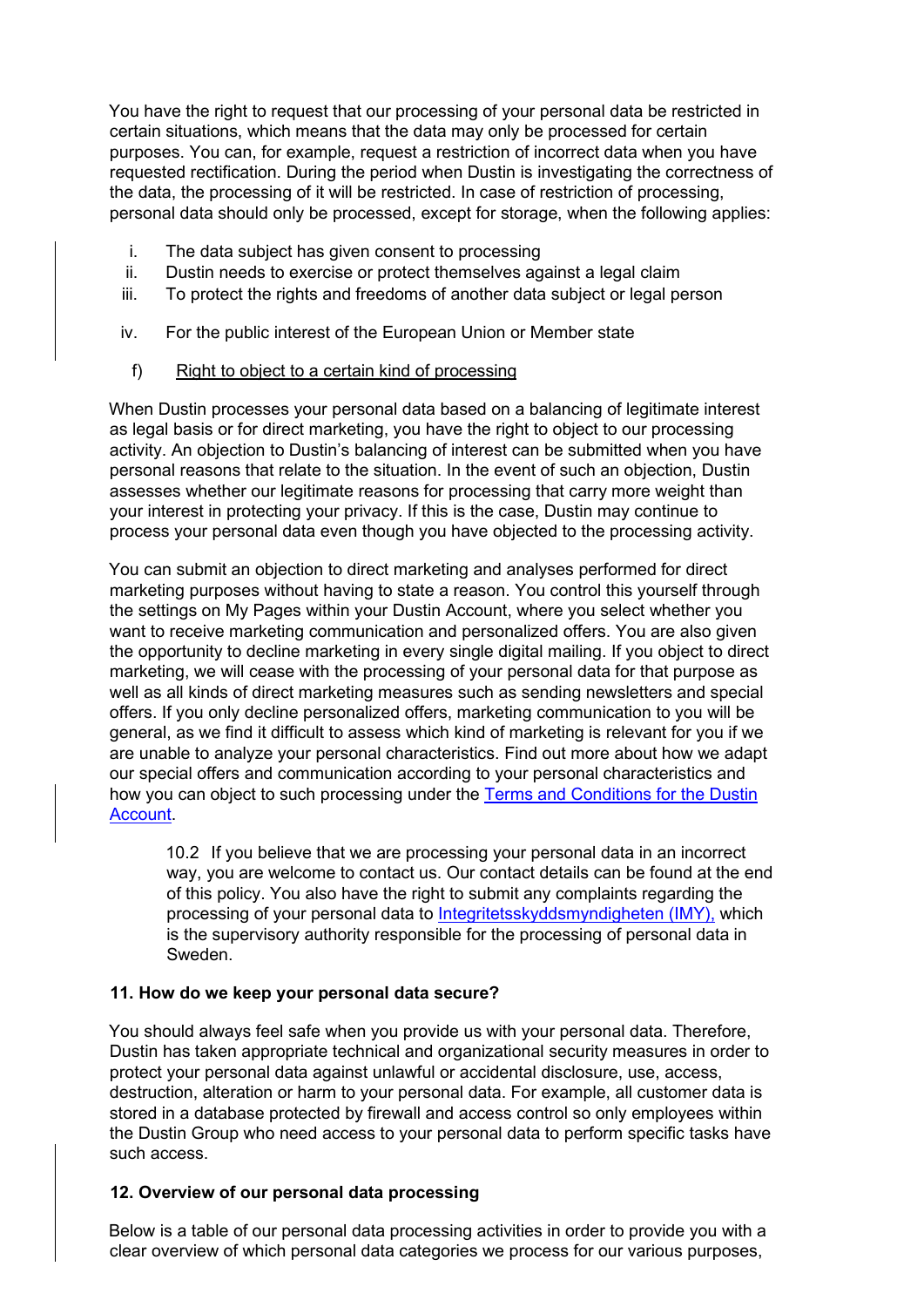the legal basis on which our processing is based and how long we retain the data. That way, you can easily see which processing activities we carry out and why we do so.

| <b>Purpose</b>                                                                                                                                                                                                                                         | <b>Legal basis</b>                                                                                       | <b>Categories of personal data</b>                                                                                                                                                                     | <b>Retention time</b>                                                                                                                                                                                                                                                                                                                 |
|--------------------------------------------------------------------------------------------------------------------------------------------------------------------------------------------------------------------------------------------------------|----------------------------------------------------------------------------------------------------------|--------------------------------------------------------------------------------------------------------------------------------------------------------------------------------------------------------|---------------------------------------------------------------------------------------------------------------------------------------------------------------------------------------------------------------------------------------------------------------------------------------------------------------------------------------|
| To manage your<br>orders and purchases                                                                                                                                                                                                                 | Contractual<br>obligations<br>pursuant to<br>Dustin's general<br>terms of sale                           | Contact details<br>$\bullet$<br>Account information<br>$\bullet$<br>ID number<br>$\bullet$<br>Order information<br>Payment details<br>Financial information                                            | Up to five years<br>after your order<br>has been paid<br>for and<br>delivered, or as<br>long as a<br>defective<br>product<br>reclamation<br>has not been<br>solved. If the<br>warranty for<br>purchased<br>goods or<br>services is<br>longer, after<br>that period has<br>expired or as<br>long as a<br>warranty claim<br>is present. |
| To provide and<br>manage your Dustin<br>account                                                                                                                                                                                                        | Contractual<br>obligations<br>pursuant to the<br>Terms and<br>Conditions of the<br>Dustin Account        | Contact details<br>$\bullet$<br><b>Account information</b><br><b>ID</b> number<br>Order information<br>Payment details<br>User-generated data<br>$\bullet$<br><b>Customer options</b><br>$\bullet$     | For as long as<br>you have a<br>Dustin account<br>or, as long as a<br>legal claim is<br>present.                                                                                                                                                                                                                                      |
| To provide<br>personalized<br>information and offers<br>and a personal<br>experience of our web<br>shop if you have a<br>Dustin account                                                                                                                | Contractual<br>obligations<br>pursuant to the<br>Terms and<br>Conditions of the<br><b>Dustin Account</b> | Contact details<br>$\bullet$<br>Age<br>٠<br>Account information<br>Order information<br>Payment details<br>User-generated data<br>Customer options<br>Employment or membership<br>generating discounts | For as long as<br>you have a<br>Dustin account<br>or, as long as a<br>legal claim is<br>present.                                                                                                                                                                                                                                      |
| To provide<br>personalized<br>information and offers<br>and a personal<br>experience when we<br>communicate with you<br>who do not have a<br>Dustin account but<br>have signed up for an<br>event, competition<br>and/or other marketing<br>activities | Consent                                                                                                  | Contact details<br>Age<br>User-generated data                                                                                                                                                          | Up to two years<br>after you last<br>interacted with<br><b>us</b>                                                                                                                                                                                                                                                                     |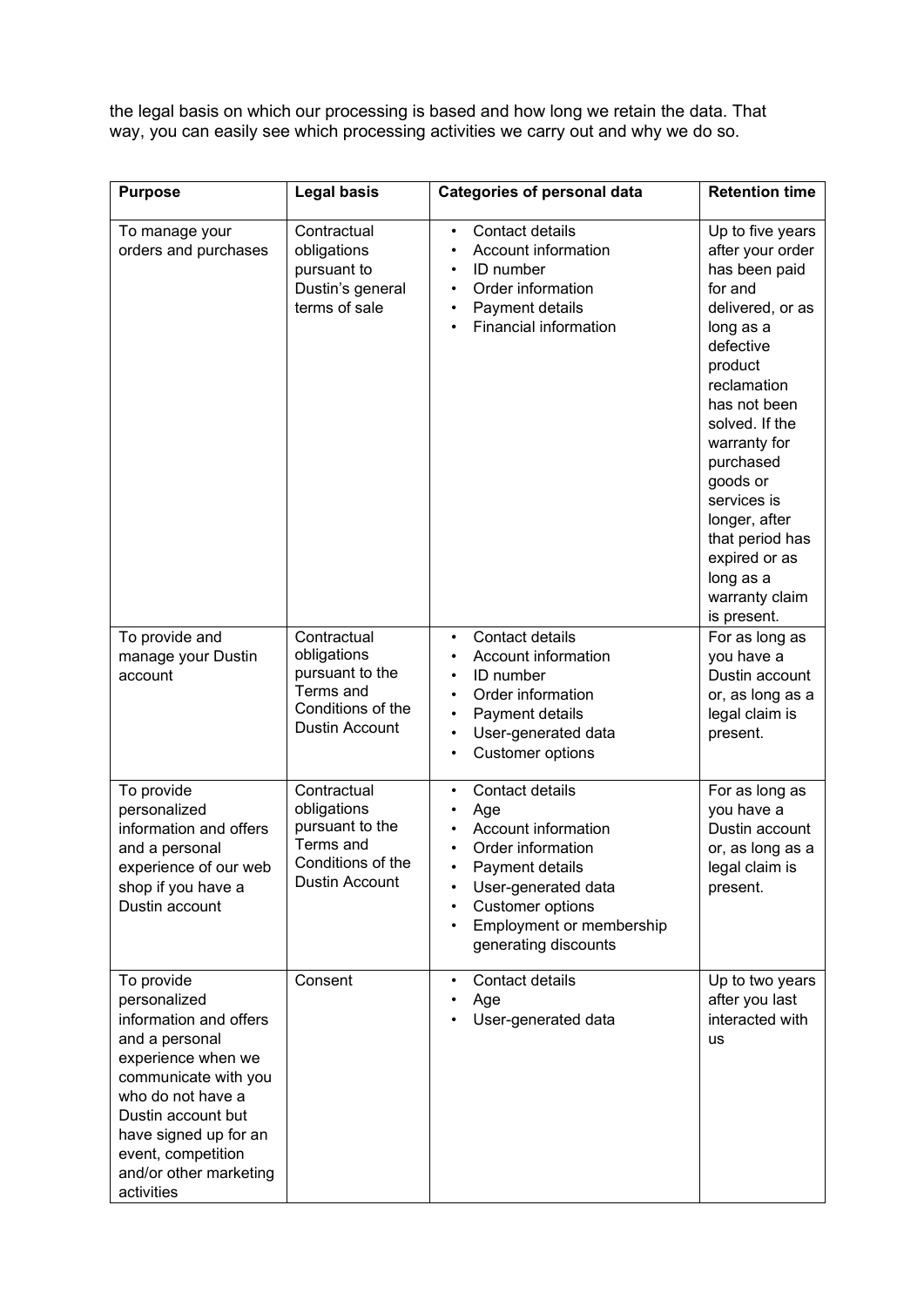| To market and provide<br>other information<br>about goods and<br>services | Legitimate interest | $\bullet$ | Contact details<br>Account information<br>Age<br>Order information<br>User-generated data<br>Customer options | Two years after<br>you last clicked<br>on a link in our<br>communication<br>or, as long as a<br>legal claim is<br>present. |
|---------------------------------------------------------------------------|---------------------|-----------|---------------------------------------------------------------------------------------------------------------|----------------------------------------------------------------------------------------------------------------------------|
|---------------------------------------------------------------------------|---------------------|-----------|---------------------------------------------------------------------------------------------------------------|----------------------------------------------------------------------------------------------------------------------------|

| To coordinate and<br>administrate<br>participation in events,<br>competitions and other<br>marketing activities | Legitimate interest<br>Consent<br>(regarding food<br>allergies)                                                                                                                                             | Contact details<br>$\bullet$<br>Account information<br>$\bullet$<br>ID number<br>Data provided in competition<br>entries, applications and<br>evaluation<br>Allergies when ordering food for<br>an event                                                                                                                                | One year after<br>the end of the<br>event or the<br>competition or,<br>as long as a<br>legal claim is<br>present.                                                                                                                                                                                                                                                                                                                                                                                                                 |
|-----------------------------------------------------------------------------------------------------------------|-------------------------------------------------------------------------------------------------------------------------------------------------------------------------------------------------------------|-----------------------------------------------------------------------------------------------------------------------------------------------------------------------------------------------------------------------------------------------------------------------------------------------------------------------------------------|-----------------------------------------------------------------------------------------------------------------------------------------------------------------------------------------------------------------------------------------------------------------------------------------------------------------------------------------------------------------------------------------------------------------------------------------------------------------------------------------------------------------------------------|
| To manage matters for<br>customer service and<br>other support functions                                        | Contractual<br>obligations<br>pursuant to the<br>Terms and<br>Conditions of the<br>Dustin Account if<br>you are an<br>account holder<br>Legitimate interest<br>if you are not a<br>Dustin account<br>holder | Contact details<br>$\bullet$<br>Account information<br>ID number<br>$\bullet$<br>Order information<br>Payment details<br>User-generated data<br>Employment or membership<br>$\bullet$<br>generating discounts<br>Data provided in support<br>matters<br>Recordings of phone calls to<br>customer service and other<br>support functions | Up to five years<br>after the last<br>contact in the<br>matter or as<br>long as a<br>defective<br>product<br>reclamation<br>has not been<br>solved. If the<br>warranty period<br>for the<br>purchased<br>goods or<br>services to<br>which the<br>matter relates<br>is longer than<br>five years, after<br>the warranty<br>period has<br>expired or, as<br>long as a<br>warranty claim<br>is present.<br>Recordings of<br>phone calls to<br>customer<br>service and<br>other support<br>functions are<br>deleted after 20<br>days. |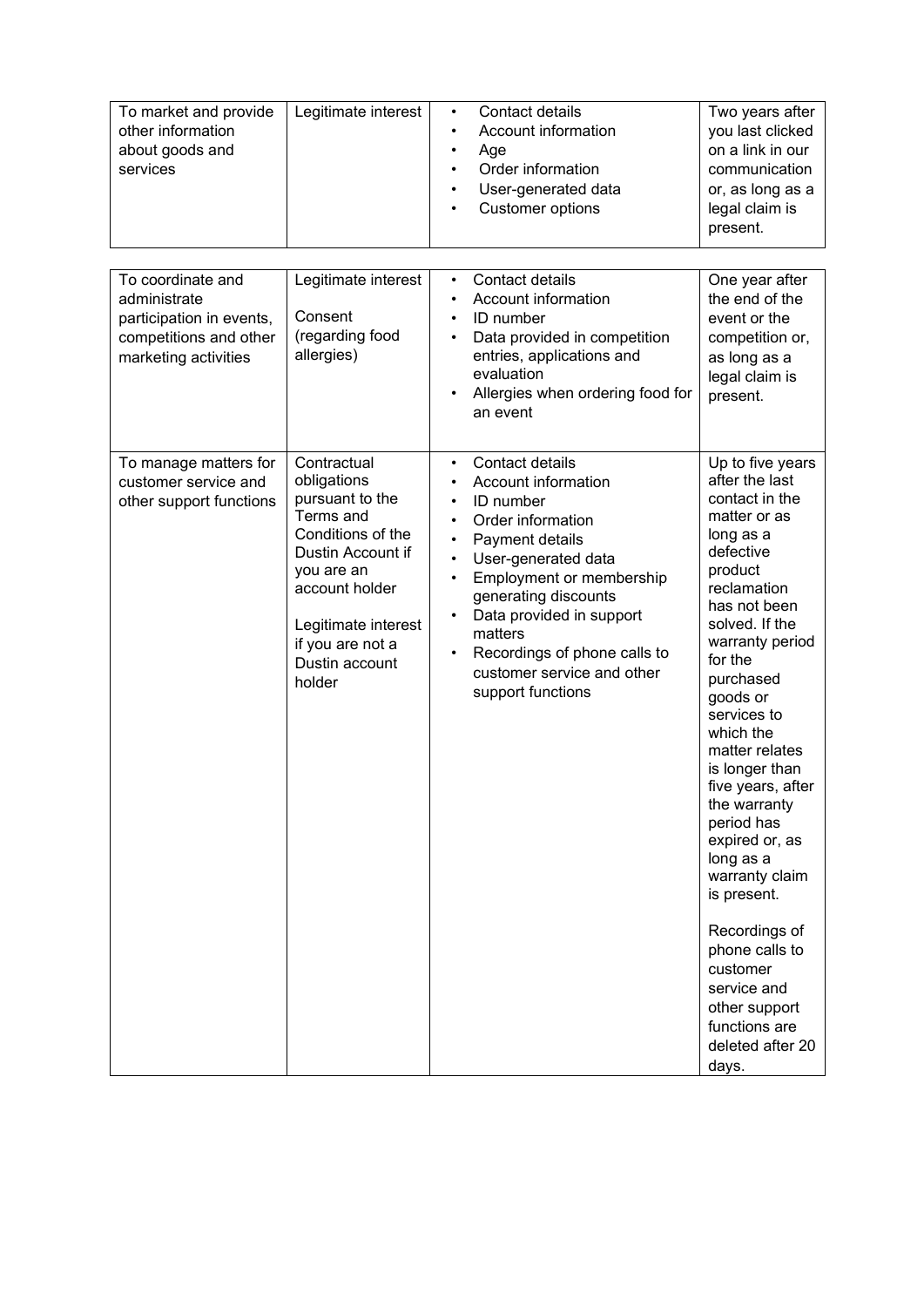| To fulfill legal<br>obligations such as<br>requirements related<br>to accounting, product<br>liability and the<br>protection of your<br>personal data in our<br>systems          | Legal obligation    | Contact details<br>٠<br>Account information<br>ID number<br>$\bullet$<br>Order information<br>Payment details<br>$\bullet$<br>Data provided in support<br>matters                                                                                            | For as long as<br>we are obliged<br>to save the<br>data in<br>accordance<br>with applicable<br>law or<br>governmental<br>decision or, as<br>long as a legal<br>claim is<br>present.                                                                                                                                                                                                            |
|----------------------------------------------------------------------------------------------------------------------------------------------------------------------------------|---------------------|--------------------------------------------------------------------------------------------------------------------------------------------------------------------------------------------------------------------------------------------------------------|------------------------------------------------------------------------------------------------------------------------------------------------------------------------------------------------------------------------------------------------------------------------------------------------------------------------------------------------------------------------------------------------|
| To counter misuse of<br>Dustin's accounts and<br>to prevent and<br>investigate suspicion<br>of theft and fraud as<br>well as to establish,<br>exercise or defend<br>legal claims | Legitimate interest | Contact details<br>$\bullet$<br>Account information<br>ID number<br>$\bullet$<br>Order information<br>Payment details<br>User-generated data<br>Behavior and/or preferences<br>Video surveillance recordings<br>from our stores                              | For the period<br>during which<br>necessary<br>checks are<br>carried out. If<br>processing<br>results in a<br>report to the<br>police, the data<br>will be saved<br>for as long as is<br>necessary to<br>pursue the<br>report and to<br>confirm, defend<br>or submit a<br>legal claim.<br>Video<br>surveillance<br>recordings from<br>our stores are<br>deleted after 8<br>weeks.              |
| To evaluate, develop<br>and improve Dustin<br>Group's goods,<br>services and systems<br>for our customers in<br>general                                                          | Legitimate interest | Contact details<br>Account information<br>Age<br>Order information<br>Payment information<br>User-generated data<br>Behavior and/or preferences<br>$\bullet$<br>Customer options<br>$\bullet$<br>Correspondence and other<br>information about support cases | For as long as<br>you have a<br>Dustin account,<br>if you are an<br>account holder.<br>Five years after<br>you last<br>interacted with<br>Dustin, if you<br>are not a<br>Dustin account<br>holder, e.g.<br>visited our<br>website, logged<br>in to a previous<br>Dustin account<br>or clicked on a<br>link in our<br>communication<br>to you, or as<br>long as a legal<br>claim is<br>present. |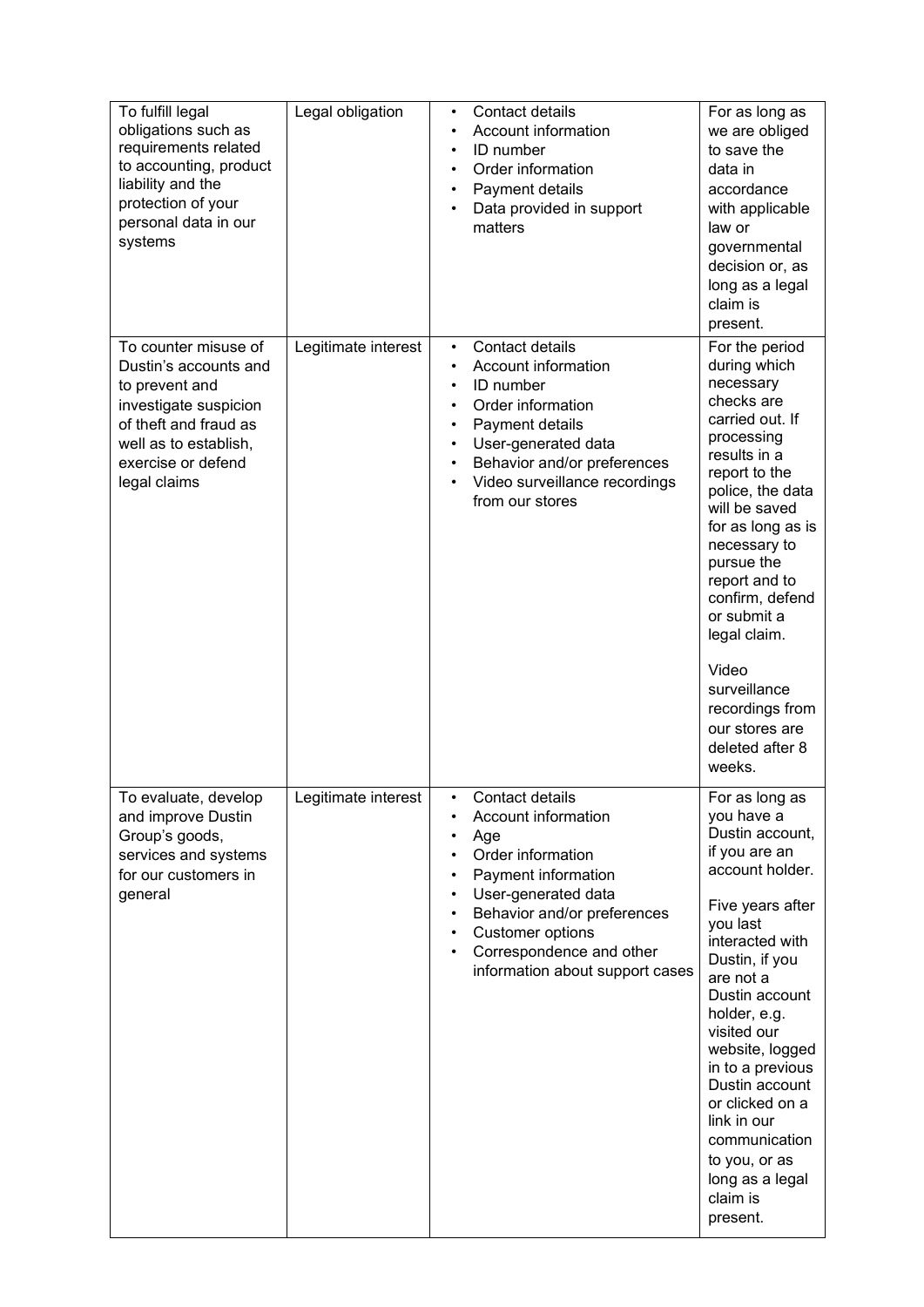### **13. Term and changes to this privacy policy**

13.1 The most recently updated version of Dustin's privacy policy is always available on our website. Our privacy policy is valid at any time in the form and with the content that is published on the website.

13.2 Dustin has the right to update the privacy policy at any time. If the privacy policy is amended, the updated policy will be published on Dustin's website. You will also be informed that the privacy policy has been amended when you log in to your Dustin account. We may also inform you by email if there are major changes to the privacy policy. If you do not wish to accept the amended policy, you can close your Dustin account by contacting customer service (see the contact details at the end of this policy).

## **14. Contact details**

Do not hesitate to contact us if you have any questions about this privacy policy, if you would like more information about how we process your personal data or if any data is incorrect and you want us to rectify it.

- Are you a consumer? Please contact customer service on 08-533 448 00 or send an email to kundservice@dustinhome.se.
- Do you represent a company? Please contact customer service on 08-533 448 00 or send an email to kundservice@dustin.se.
- You can also contact our special employees who work with the processing of personal data by email at dataprivacy@dustingroup.com. Dustin's external data protection officer, lawyer Caroline Olstedt Carlström, is available via the same email address. If you would like to send any question or an information to her, please state that your message is intended for Dustin's data protection officer.